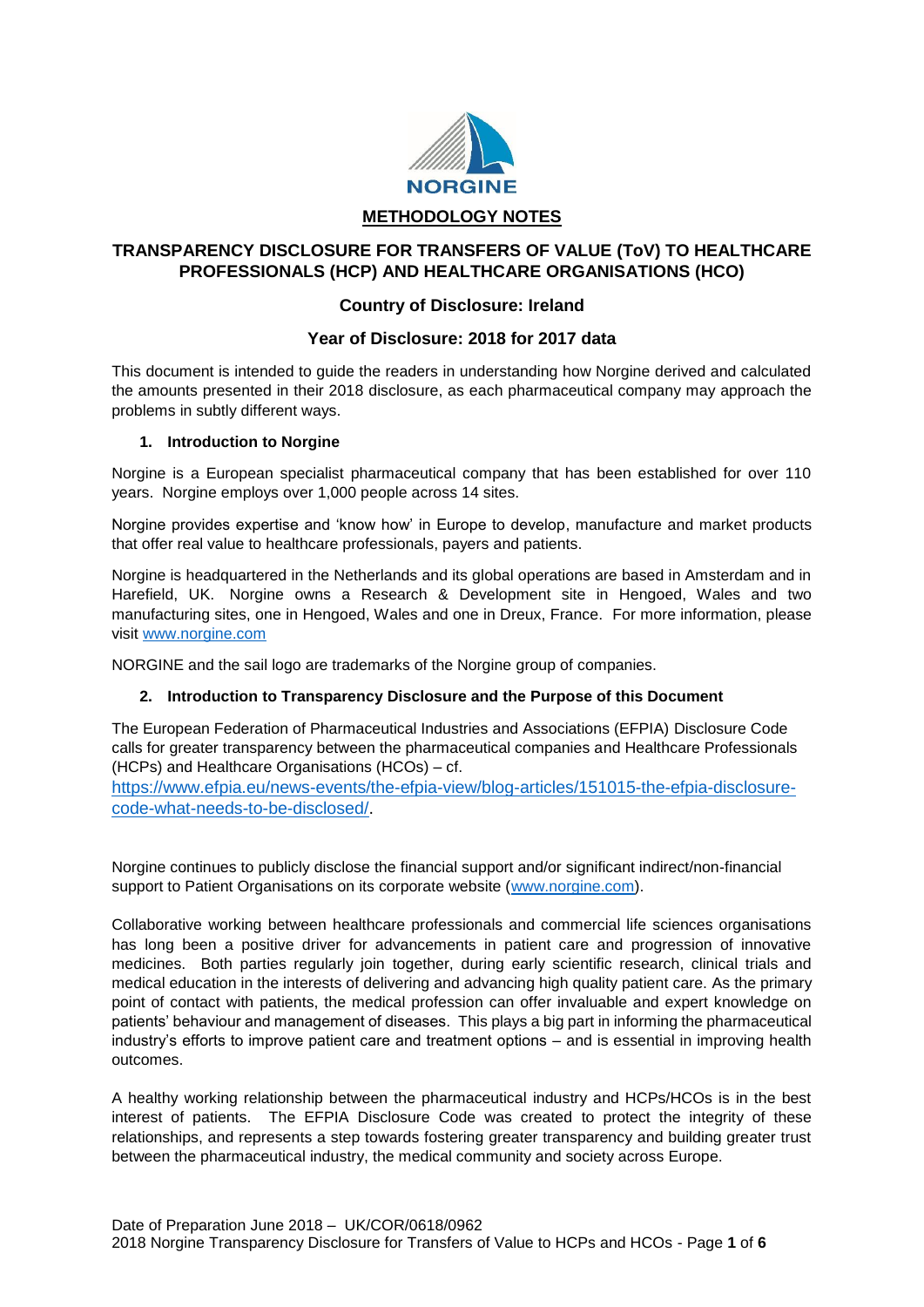In line with this Code, Norgine believes that relationships and collaborations between healthcare professionals and the pharmaceutical sector are mutually beneficial and have a profound and positive influence on the quality of patient treatment and the value of future research. Increasingly, experienced HCPs are called upon to inform product development and explain why therapies and innovations are necessary and demonstrate value to patients.

Norgine reviews its business code, compliance policies and procedures regularly and make changes as appropriate based on both external and internal factors, to ensure its business practices reflect all relevant laws, regulations and industry codes that govern the company's business, while maintaining patient safety at all times.

In Europe, each company providing transfers of value to a HCP or HCO must publish a note summarising the methodologies used by it in preparing the disclosures and identifying each category of transfer of value.

Norgine will disclose all relevant Transfers of Value to HCPs and HCOs in accordance with its commitment to the Code of Practice of the Irish Pharmaceutical Healthcare Association (IPHA) which is in alignment with the EFPIA Disclosure Code.

The term '**transfer of value**' means a direct or indirect transfer of value, whether in cash, in kind or otherwise, made, whether for promotional purposes or otherwise, in connection with the development and sale of prescription-only medicinal products exclusively for human use. Direct transfers of value are those made directly by a company for the benefit of a recipient. Indirect transfers of value are those made on behalf of a company for the benefit of a recipient, where the identity of such a company is known to, or can be identified, by the recipient. For more information, please go to [http://www.ipha.ie/About-Us/Our-Role/Codes-of-Practice.](http://www.ipha.ie/About-Us/Our-Role/Codes-of-Practice)

The Irish Pharmaceutical Healthcare Association (IPHA) requires that pharmaceutical companies document and publicly disclose certain transfers of value made directly or indirectly to HCPs, HCOs and Patient Organisations located in Europe.

Transfers of Value to Irish HCOs and HCPs that occurred between 1st January to 31st December 2017 are available on a central platform managed by the IPHA and will be made public by  $1<sup>st</sup>$  July 2018; a link to this central platform will also be disclosed on the Norgine corporate website [\(www.norgine.com\)](http://www.norgine.com/).

Norgine develops and commercialises both medicinal products and medical devices across different countries. Although there are currently no transparency requirements for medical devices in Europe, Norgine reports transfers of value where there is a possible overlap between the services that a HCP may provide that spans across both medicinal products and devices, or that could be perceived as influencing the judgement of the contracted HCP. Transfers of value solely related to medical devices are not reported in this disclosure.

The same transparency process applies where Norgine has Over the Counter products.

For non-monetary transfers of value, a perceived equivalent value to the recipient is stated.

#### **3. Definitions**

Norgine has kept the EFPIA Code definitions of Healthcare Professionals (HCP) and Healthcare Organisations (HCO).

**Healthcare professional (HCP):** Any natural person that is a member of the medical, dental, pharmacy or nursing professions or any other person who, in the course of his or her professional activities, may prescribe, purchase, supply, recommend or administer a medicinal product and whose primary practice, principal professional address or place of incorporation is in Europe. For the avoidance of doubt, the definition of HCP includes: (i) any official or employee of a government agency or other organisation (whether in the public or private sector) that may prescribe, purchase, supply or administer medicinal products and (ii) any employee of a Member Company whose primary occupation is that of a practising HCP, but excludes (x) all other employees of a Member Company and (y) a wholesaler or distributor of medicinal products.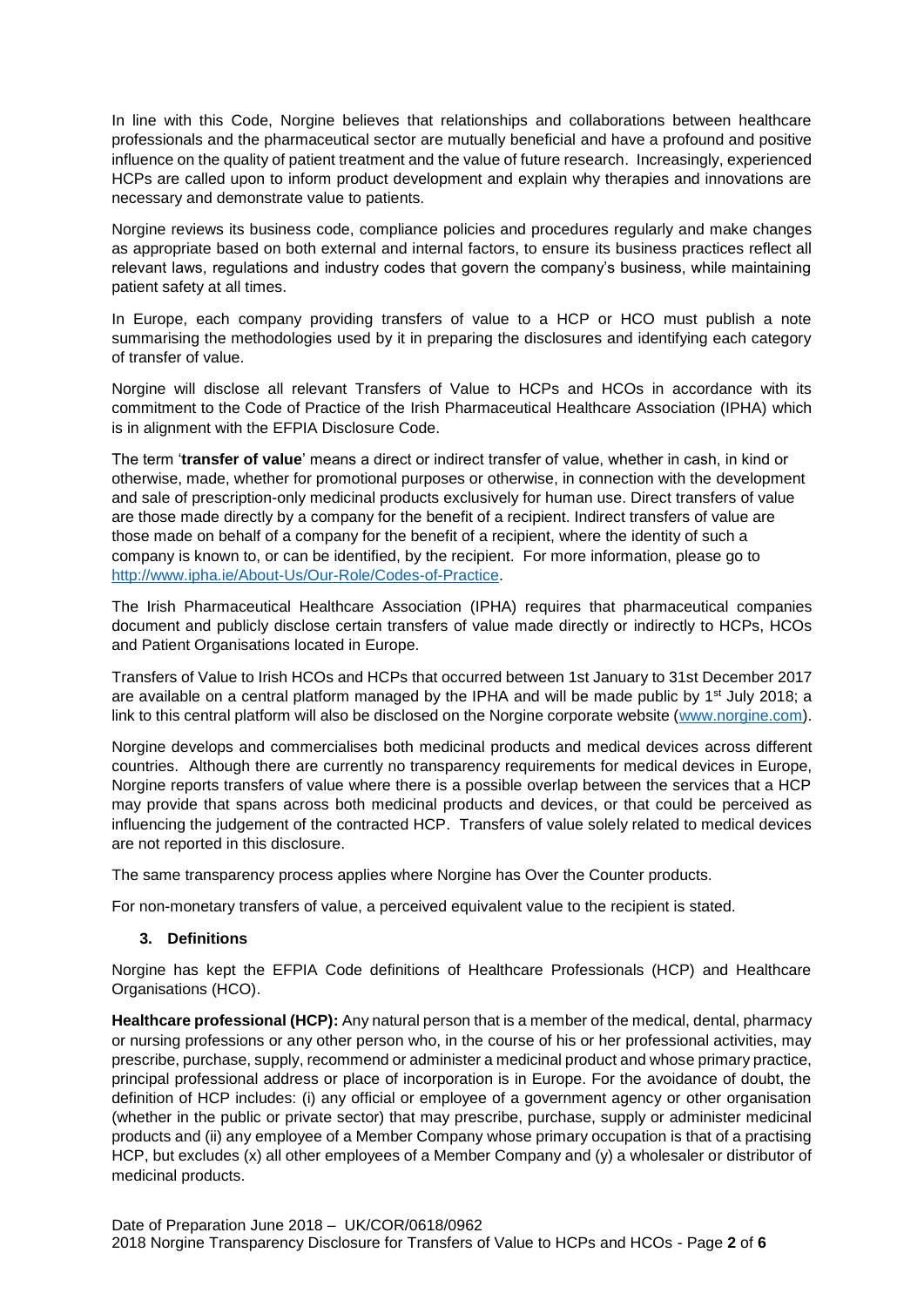For the purposes of disclosure, Norgine regards all employees of the national public health service or any private Healthcare Provider as HCPs regardless of their professional status. In addition, Norgine regards all registered or qualified healthcare professionals as within the scope of disclosure regardless of their national public health service status. Thus retired HCPs fall within scope and academic staff who provide clinical services and support too.

The salary and benefits of members of staff that are solely employed by Norgine as physicians are outside the scope of this disclosure.

Any Norgine employee whose primary occupation is that of a practising HCP are in scope of this disclosure. Transfers of value to that group will therefore be disclosed, including their salary from Norgine.

**Healthcare Organisation (HCO):** Any legal person (i) that is a healthcare, medical or scientific association or organisation (irrespective of the legal or organisational form) such as a hospital, clinic, foundation, university or other teaching institution or learned society (except for patient organisations within the scope of the EFPIA PO Code) whose business address, place of incorporation or primary place of operation is in Europe or (ii) through which one or more HCPs provide services.

Norgine collectively refers to HCP, HCO and Patient Organisations as healthcare customers.

**Donations and Grants**: Donations and Grants, collectively, means those donations and grants (either in cash or benefits in kind or otherwise) to institutions, organisations or associations that are comprised of healthcare professionals and/or that provide healthcare or conduct research. Grants are provided to fulfil a specific purpose, but for which the specific activities needed to undertake it have not been defined. They are only allowed if: (i) they are made for the purpose of supporting healthcare or research; (ii) they are documented and kept on record by the donor/grantor; and (iii) they do not constitute an inducement to recommend, prescribe, purchase, supply, sell or administer specific medicinal products. Donations and grants to individual healthcare professionals are not permitted.

## **4. Data Privacy & Consent**

Norgine fully supports the concepts of transparency and data privacy. Data Privacy law requires that all pharmaceutical companies, and therefore Norgine, obtain permission from individual HCPs prior to disclosing personal data such as individual transfers of value made to them and attributable by name.

Norgine does not enter into agreement with HCPs or HCOs who refuse to abide by the principles of transparency. Note that HCPs have the right to opt out from individual disclosure and revoke their consent at any time, and Norgine has to abide by their preferences.

Every time Norgine enters into an agreement with a HCP or HCO for a given interaction (e.g. project work, meeting, event, grant, consultancy fee), the contractual agreement clearly indicates the type of disclosure agreed (i.e. consented to) by the healthcare stakeholder. Norgine seeks consent to disclose transfers of value made to a HCP or HCO for each transaction or interaction they are contracted for. In the event that a same HCP opts to have some transfers of value published individually (via individual disclosure) and others aggregated (via aggregate disclosure) for a same year, Norgine will reconcile all the information for that customer for that year and aggregate all the transfers of value for that customer.

Where permission has not been obtained or where the individual HCP has refused to provide consent on an individual basis, Norgine has declared the total spend as an aggregate figure. In the spirit of transparency, Norgine seeks the consent to disclose all of its transfers of value at an individual level so new consent is sought for each new interaction or project.

#### **5. Research and Development (R&D)**

All payments to HCPs and HCOs related to research and development are disclosed as one aggregate figure under R&D Transfer of Value. Costs that are subsidiary to these clinical trial activities are also included in the aggregate amount.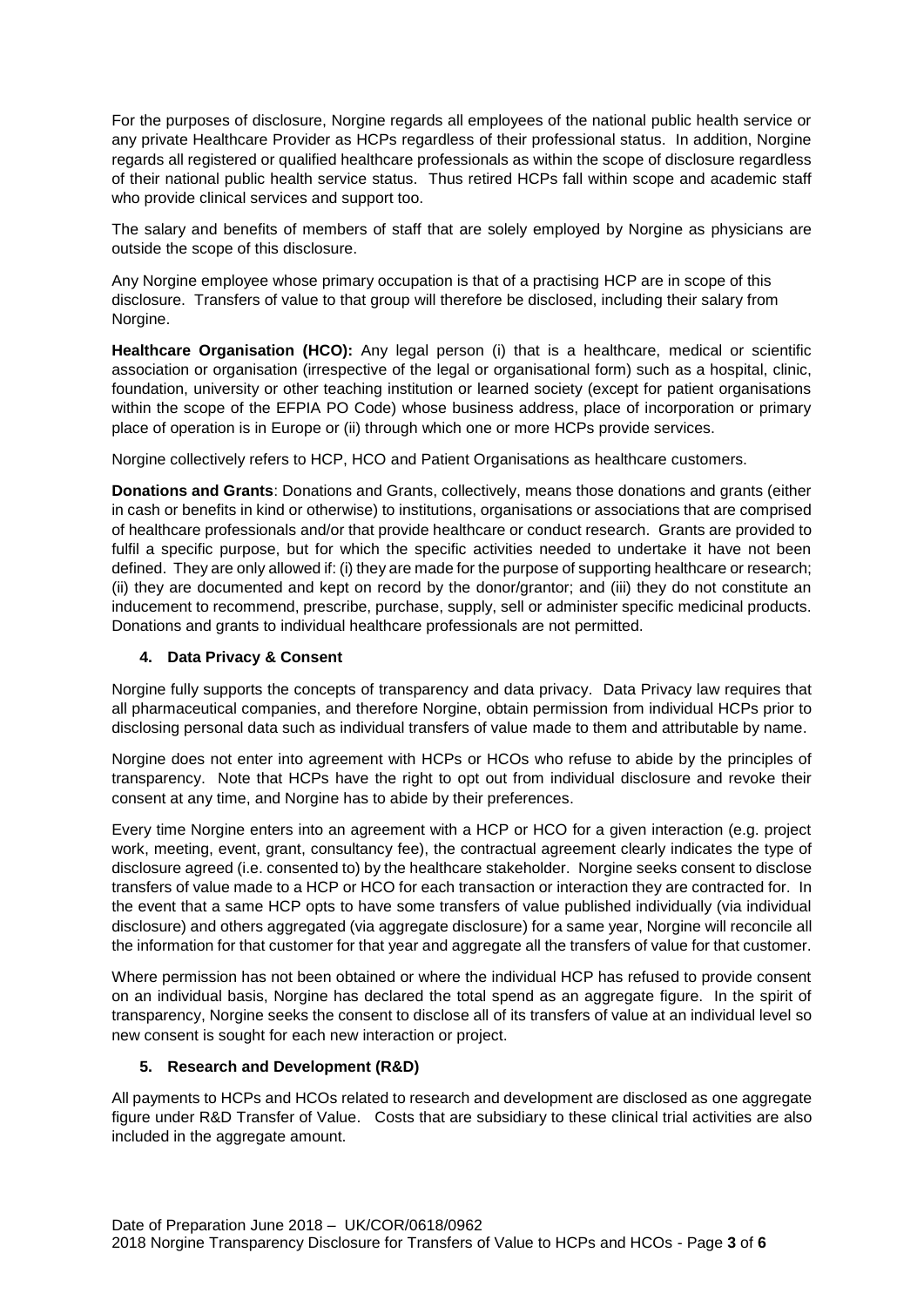For the purpose of disclosure, research and development transfers of value are transfers of value to a HCP or HCO related to the planning or conduct of:

- non-clinical studies (as defined in the OECD Principles of Good Laboratory Practice)
- clinical trials (as defined in Directive 2001/20/EC)
- non-interventional studies that are prospective in nature and involve the collection of data from, or on behalf of, individual or groups of health professionals specifically for the study.

Because Clinical Research Organisations (CRO) are not regarded by Norgine as HCOs, any R&D transfers of value made by the CRO to HCP or HCO are declared as part of the R&D aggregate disclosure.

### **6. Transactions**

#### Transaction Date versus Service Delivery Date

Norgine handles and declares the transfers of value from the time of payment to the healthcare customer, i.e. the transaction date, rather than when the service, interaction or event actually occurred. This means that there could be some instances where the transfers of value disclosed in 2018 are reported in 2019, and also transfers of value related to 2017 made in 2018.

Transfers of value will always be paid after the engagement has taken place, with the exception of grants (see definition). Grants will be paid before the event actually takes place, or the purchase to what the grant is for.

#### Management of Multi-Year Contracts

In a similar spirit to the above point, where projects run for several years, Norgine declares the amount paid relevant to the year in which each part of the payment was made. Thus a project which spans 2 calendar years and includes several individual transfers of value during that time will have two associated disclosures (i.e. one for each calendar year showing the value of the transfer made in that specific calendar year).

### VAT

Fees and honoraria consultancy exclude VAT and recoverable local taxes.

Expenses related to an event or meeting (travel, accommodation, taxi) may include VAT or local taxes where applicable.

VAT, if included, is the national VAT of the country where the spend is incurred, i.e. 23% in Ireland.

#### Handling of Currency and Exchange Rates

The values in the disclosure template are expressed in local currency, i.e. Euros for the Irish data, regardless of whether the HCP or HCO got paid in that currency.

Where values had to be converted into Euros from another currency, the exchange rate used was the Norgine Annual Budgetary Conversion Rate at the time of the transaction, or for 2017, 1 Euro = 0.8475 GBP, 1 Euro = 7.4438 DKK, 1 Euro = 1.1050 USD. For more rates including cross rates related to 2017, please contact [contact@norgine.com](mailto:contact@norgine.com) o[r UK-TOV@norgine.com](mailto:UK-TOV@norgine.com)

#### **7. Complicated Payment Routes**

#### Payments to Charity and Third Parties

Occasionally, a HCP who has provided a service to Norgine may ask for their fee to be paid to charity or a third party instead. Typically Norgine does not allow this practice, and the disclosure is made against the individual HCP because the contract is between Norgine and the HCP, the HCP provided the service and received the transfer of value. It is up to the HCP to transfer the payment upon receipt to a charity or third party of their choice should they chose to do so, and that further transaction is outside the control of Norgine.

Norgine regularly contracts with advertising agencies and public relations agencies for services related to its business and where a HCP may be contracted to perform a service for Norgine. Norgine discloses any transfers of value made to the individual HCP by the service agency as if the payment had been made directly by Norgine to that HCP.

#### Payments to HCO for services provided by individual HCP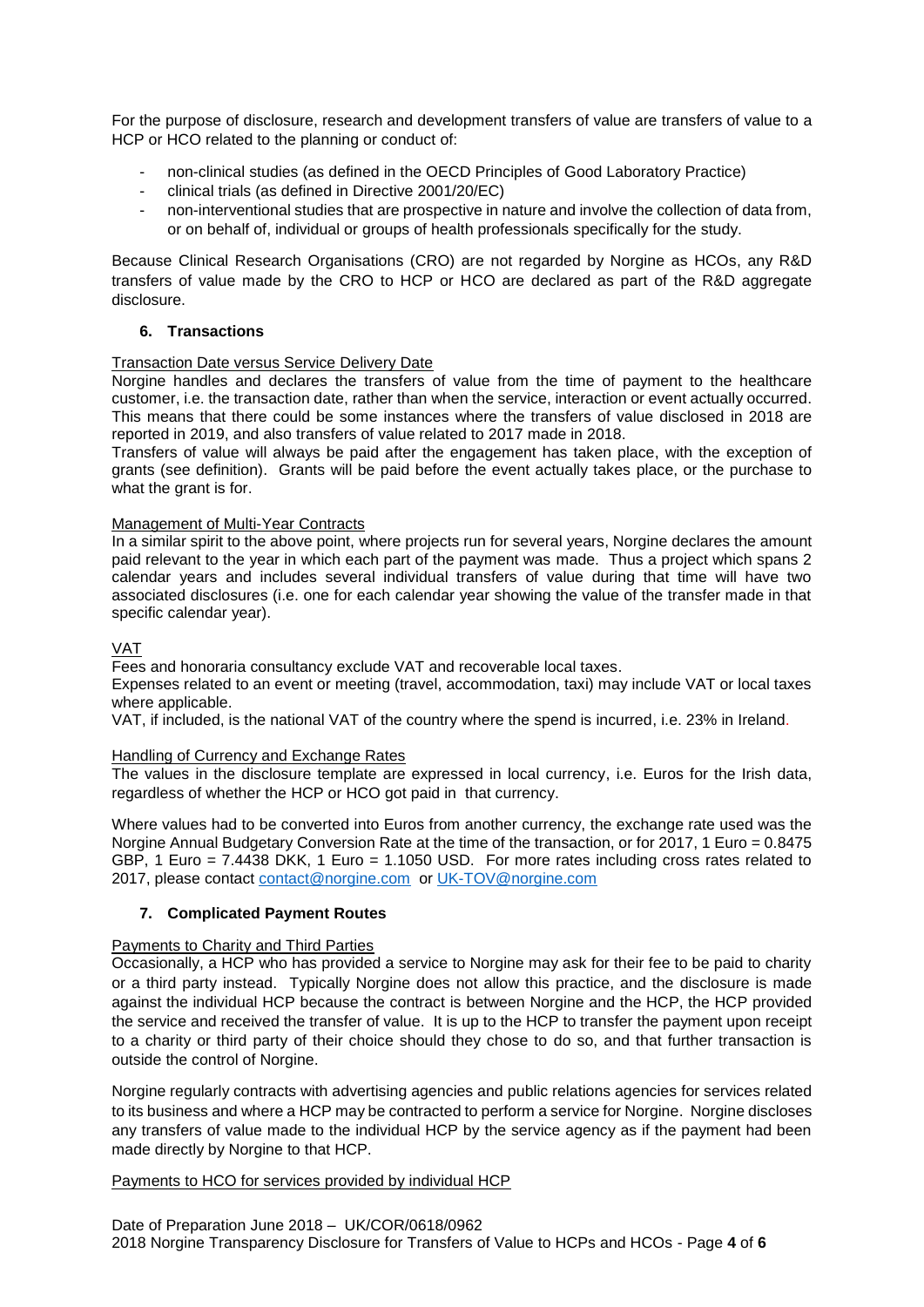Occasionally, a HCO may request that any services provided by its HCP employees must be contracted through the HCO itself and cannot be contracted with the individual HCP. In the case that Norgine is contracting for the services of a named HCP, the transfer of value is disclosed under that named HCP. Any "administration fee" charged by the HCO is disclosed as a fee for service to that HCO. If the HCP does not receive any additional payment for the service (e.g. because they are speaking at a meeting during normal working hours) then the full amount paid by Norgine will be disclosed against the healthcare organisation as a fee for service.

#### Private companies and associated charities

In the event of a HCP running a private company or partnership or charity for the purpose of their private income, any transfers of value made to that organisation will be regarded for disclosure purposes as a payment to the HCP directly.

## **8. Medical Education Grants**

#### Grants to Independent Companies

From time to time, independent companies running medical education projects may request a grant from Norgine to sponsor or fund their work. In such case, Norgine has no influence over the detail of the project, and might not know whether or which HCP has been contracted. Transfers of value are disclosed accordingly against the HCO.

#### Grants and Donations

When Norgine is asked to provide a grant or make a donation to a HCO to assist its employees to attend medical or scientific meetings (i.e. that could include the contribution to registration fees, or travel and accommodation), the associated transfers of value will be disclosed accordingly against the HCO, unless the request is associated with named individuals. If the request is associated with a named HCP, the disclosure is made as if the named HCP directly benefitted from the transfer of value. Where Norgine is not aware of the names of the HCPs receiving the support, the grant is declared against the HCO that made the request.

#### **9. Contributions to Meetings**

Norgine disclose all payments made to medical associations and HCOs in relation to meetings. This includes direct funding such as sponsorship fees or the right to erect an exhibition stand, and indirect support such as providing a logistics agency or subsidising the cost of registration fees, travel and accommodation. Expenses to attend company-arranged meetings are also disclosed, and the detail of all these transfers of value are provided in the relevant line entry.

Costs related to subsistence are outside the scope of the disclosure since the meal costs are regulated by strict industry guidelines. Occasionally, subsistence may have to be included when it is not possible to single out the cost of the food because it is included as part of a general receipt containing other costs that must be disclosed.

In Ireland, stand space provided to HCOs are calculated and disclosed per individual HCO.

Norgine supports the attendance of HCPs at medical and scientific meetings. Where costs are not individually itemised (e.g. the cost of a bus transferring a group of HCPs from an airport to a conference venue), the total cost is split equally between all those receiving the benefit.

#### **10. Cross-Border Payments**

Norgine has Affiliates in many countries within and outwith the European Union.

Transfers of value made by any Norgine entity is disclosed in the relevant disclosing template in the correct local currency of the practising healthcare customers. All disclosures are made in the country in which the HCP practices or in which the HCO is located.

Transfers of value made to Irish-based organisations by Norgine's overseas operations are disclosed in Ireland regardless of the source of funding. This means that this disclosure contains all transfers of value that Norgine has made to Irish HCP and HCO, regardless of which Norgine entity has actually made the transfer of value.

The same applies for transfers of value made by the UK and Ireland Affiliate to other non-Irish HCP or HCO, they do not feature in the Irish disclosure but in the relevant template(s) of the country(ies) responsible for disclosing those transfers of value instead.